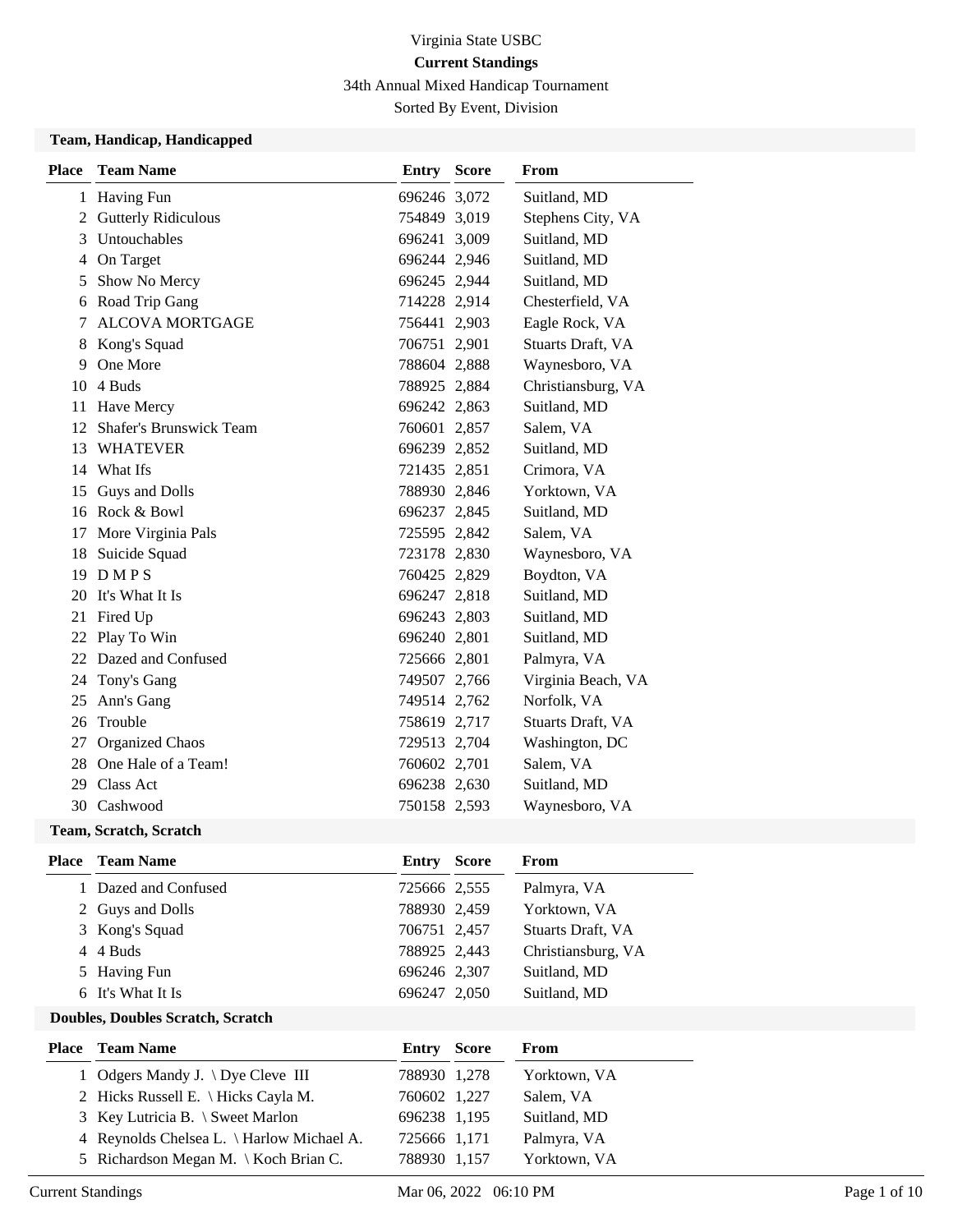34th Annual Mixed Handicap Tournament

Sorted By Event, Division

### **Doubles, Doubles Scratch, Scratch**

| <b>Place</b> Team Name                    | <b>Entry Score</b> | From               |
|-------------------------------------------|--------------------|--------------------|
| 6 Gragg Karla K. $\beta$ Bradley Scott J. | 788925 1,146       | Christiansburg, VA |
| 7 Legge Pamela R. \ Kong Jeremy E.        | 706751 1,138       | Stuarts Draft, VA  |
| 8 Houchens Ginger L. \ Short Justin A.    | 725666 1,129       | Palmyra, VA        |
| 9 Huff Mikki D. \ Howell David J.         | 788925 1,118       | Christiansburg, VA |
| 10 Baber Susan D. \ Lineberry Shannon Q.  | 706751 1,028       | Stuarts Draft, VA  |

#### **Doubles, Handicap, Handicapped**

| <b>Place</b> | <b>Team Name</b>                                             | Entry        | <b>Score</b> | From               |
|--------------|--------------------------------------------------------------|--------------|--------------|--------------------|
|              | 1 Jordan Catherine J. \ Hollins James A.                     | 696245 1,579 |              | Suitland, MD       |
|              | 2 Sims Edward L. Jr \ Lawrence Kimberleigh N.                | 729513 1,569 |              | Washington, DC     |
| 3            | Stroman Cordelia O. \ Gross Dwayne A. Sr                     | 696243 1,567 |              | Suitland, MD       |
| 4            | Odgers Mandy J. \ Dye Cleve III                              | 788930 1,539 |              | Yorktown, VA       |
| 5            | Hollins Michelle R. \ Jordan Dexter N.                       | 696245 1,534 |              | Suitland, MD       |
| 6            | Holton Pamela G. \Taylor Damien                              | 696239 1,528 |              | Suitland, MD       |
| 7            | Conner Dawniel C. \ Patton Maxwell                           | 696247 1,519 |              | Suitland, MD       |
| 8            | Kebere Toeke'Shea A. \ Douglas Walt A.                       | 696246 1,513 |              | Suitland, MD       |
|              | 9 Harden Ursula A. \Cash Rickey D.                           | 696238 1,497 |              | Suitland, MD       |
|              | 10 Brown Carolyn A. \ Shuler Paul E. Sr                      | 696243 1,496 |              | Suitland, MD       |
|              | 11 Eckles Krystal D. \ Eckles Donald D.                      | 760601 1,494 |              | Salem, VA          |
| 12           | Smith Kathy M. $\K$ irby Shannon D.                          | 723178 1,487 |              | Waynesboro, VA     |
| 13           | Shiflett Christine R. $\Upsilon$ Turner Kervin B.            | 714228 1,467 |              | Chesterfield, VA   |
| 14           | Taylor Darla D. \ Mattingley Timothy A.                      | 788604 1,466 |              | Waynesboro, VA     |
| 15           | McGee Jacqueline P. \ Perry Carl L.                          | 760425 1,447 |              | Boydton, VA        |
|              | 16 Harrison Lorraine B. \ McCree Raleigh Jr                  | 696241 1,435 |              | Suitland, MD       |
|              | 17 Ferguson Kimberly A. \ Elliott Christopher J.             | 729513 1,430 |              | Washington, DC     |
|              | 18 Stone Wandra E. \ Stone Michael                           | 696237 1,426 |              | Suitland, MD       |
| 19           | Shaw Taysha L. \ Robinson David D. Jr                        | 696242 1,416 |              | Suitland, MD       |
| 20           | Cash Gina L. \ Cash Richard N.                               | 750158 1,411 |              | Waynesboro, VA     |
| 21           | Smith Cristina D. \ Snyder David E.                          | 758619 1,408 |              | Stuarts Draft, VA  |
|              | 22 Pezzella Anna M. \Pezzella Tony J.                        | 749507 1,404 |              | Virginia Beach, VA |
| 23           | Key Lutricia B. \ Sweet Marlon                               | 696238 1,402 |              | Suitland, MD       |
| 24           | Johnson Angela D. \ Johnson Johnie J.                        | 696244 1,401 |              | Suitland, MD       |
|              | 25 Davis Melody W. \ Shuttleworth Clyde (Ed) E. 760425 1,397 |              |              | Boydton, VA        |
|              | 25 Hale Melodie E. \ Hale Larry H.                           | 760602 1,397 |              | Salem, VA          |
| 27           | Stewart Teresa S. \ Cash Casey N.                            | 721435 1,394 |              | Crimora, VA        |
| 27           | Higgins Thelma G. $\text{Leonard}$ Timothy E.                | 696240 1,394 |              | Suitland, MD       |
|              | 29 Nelson Shirley A. \ Holmes Marcus A.                      | 696242 1,393 |              | Suitland, MD       |
| 30           | Ellinger Wanda S. $\setminus$ Ellinger James S.              | 721435 1,392 |              | Crimora, VA        |
| 31           | Cook Michele $\setminus$ Byer Jerry C.                       | 756441 1,385 |              | Eagle Rock, VA     |
|              | 32 Gragg Karla K. \ Bradley Scott J.                         | 788925 1,380 |              | Christiansburg, VA |
|              | 33 Spencer Hortense(Toodie) A. \ Sherman<br>Charles E.       | 696247 1,379 |              | Suitland, MD       |
|              | 34 Johnson Corlitta R. \ Johnson Robert T.                   | 696246 1,375 |              | Suitland, MD       |
|              | 35 Lafon Annie R. \ Lafon C W.                               | 749514 1,371 |              | Norfolk, VA        |
| 36           | Skaggs L. Jean \ Skaggs Harry A.                             | 749514 1,370 |              | Norfolk, VA        |
|              | 36 Green Yoketa I. \ Whitehead DeCarlos                      | 696240 1,370 |              | Suitland, MD       |
|              | 38 Pierce Betsy E. \ Street Ronald D.                        | 714228 1,368 |              | Chesterfield, VA   |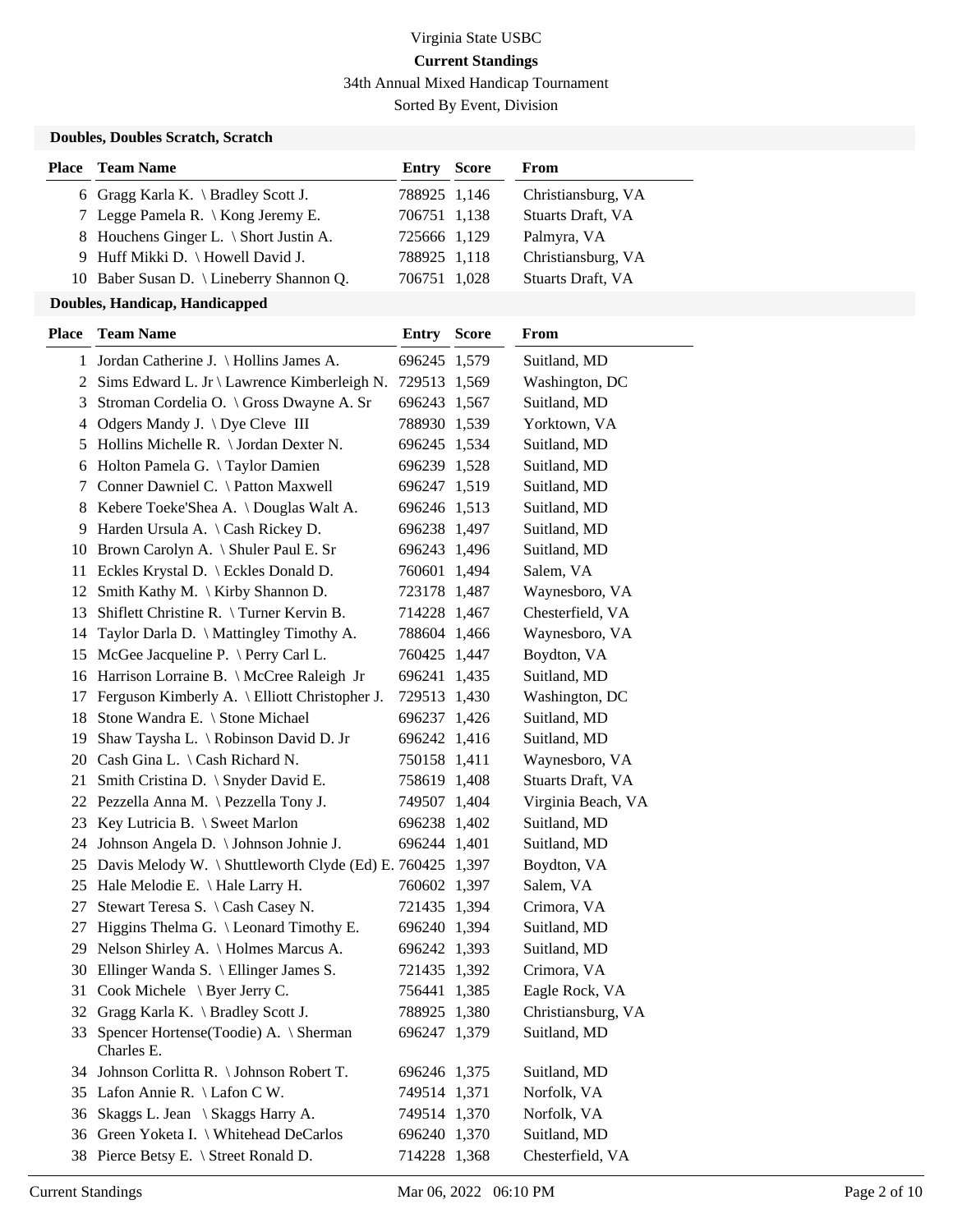34th Annual Mixed Handicap Tournament

Sorted By Event, Division

### **Doubles, Handicap, Handicapped**

| <b>Place</b> | <b>Team Name</b>                                        | Entry        | <b>Score</b> | From               |
|--------------|---------------------------------------------------------|--------------|--------------|--------------------|
|              | 39 Legge Pamela R. \ Kong Jeremy E.                     | 706751 1,366 |              | Stuarts Draft, VA  |
| 40           | Clarke Eloise E. \Tucker William P. Jr                  | 696244 1,364 |              | Suitland, MD       |
| 41           | Morrisey Eva M. \ Holton Rodney                         | 696237 1,362 |              | Suitland, MD       |
| 42           | Shafer Jessica R. $\setminus$ Shafer Michael A. Jr      | 760601 1,352 |              | Salem, VA          |
| 43           | Taylor Candice S. $\setminus$ Taylor Kevin B.           | 696239 1,341 |              | Suitland, MD       |
| 44           | Craghead Marah A. \ Dressler Chris O.                   | 756441 1,331 |              | Eagle Rock, VA     |
| 45           | Huff Mikki D. \ Howell David J.                         | 788925 1,325 |              | Christiansburg, VA |
| 46           | Branham Catherine L. \ Ruble Bryan L.                   | 754849 1,322 |              | Stephens City, VA  |
| 47           | Houchens Ginger L. \ Short Justin A.                    | 725666 1,321 |              | Palmyra, VA        |
| 48           | Dale Dianna L. \ Massie Steve J. Jr                     | 788604 1,312 |              | Waynesboro, VA     |
| 49           | Kirby Michele L. $\setminus$ Rowzie Benjamin C.         | 723178 1,309 |              | Waynesboro, VA     |
| 50           | Hicks Russell E. \ Hicks Cayla M.                       | 760602 1,296 |              | Salem, VA          |
| 51           | Richardson Megan M. \ Koch Brian C.                     | 788930 1,283 |              | Yorktown, VA       |
| 52           | Wood Kathleen (kathy) $P \sim W$ ood Warren L.          | 750158 1,249 |              | Waynesboro, VA     |
| 53           | Baber Susan D. \ Lineberry Shannon Q.                   | 706751 1,244 |              | Stuarts Draft, VA  |
| 54           | Craig Rozinia E. \ Moore Troy M.                        | 696241       | 1,237        | Suitland, MD       |
| 55           | Ethridge Stephanie L. \ Newlin Mark D.                  | 754849 1,235 |              | Stephens City, VA  |
| 56           | Reynolds Chelsea L. \ Harlow Michael A.                 | 725666 1,225 |              | Palmyra, VA        |
| 57           | Kaplan Carol L. \ Kaplan Lee                            | 758619 1,158 |              | Stuarts Draft, VA  |
| 58           | Crawford Donna M. $\operatorname{Crawford}$ C. Brantley | 749507 1,128 |              | Virginia Beach, VA |

### **Singles, Men's Handicap, Handicapped**

| <b>Place</b> | <b>Team Name</b>     | Entry      | <b>Score</b> | <b>From</b>              |
|--------------|----------------------|------------|--------------|--------------------------|
| 1            | Turner Kervin B.     | 714228 841 |              | Chesterfield, VA         |
| 2            | Dressler Chris O.    | 756441 803 |              | Eagle Rock, VA           |
| 2            | Lineberry Shannon Q. | 706751 803 |              | <b>Stuarts Draft, VA</b> |
| 4            | Gross Dwayne A. Sr   | 696243 798 |              | Suitland, MD             |
| 5            | Robinson David D. Jr | 696242 777 |              | Suitland, MD             |
| 6            | Jordan Dexter N.     | 696245 769 |              | Suitland, MD             |
| 7            | McCree Raleigh Jr    | 696241 768 |              | Suitland, MD             |
| 8            | Short Justin A.      | 725666 760 |              | Palmyra, VA              |
| 9            | Johnson Johnie J.    | 696244 757 |              | Suitland, MD             |
| 10           | Kirby Shannon D.     | 723178 754 |              | Waynesboro, VA           |
| 11           | Hollins James A.     | 696245 750 |              | Suitland, MD             |
| 11           | <b>Taylor Damien</b> | 696239 750 |              | Suitland, MD             |
| 13           | Douglas Walt A.      | 696246 745 |              | Suitland, MD             |
| 14           | Johnson Robert T.    | 696246 743 |              | Suitland, MD             |
| 15           | Howell David J.      | 788925 732 |              | Christiansburg, VA       |
| 16           | Koch Brian C.        | 788930 730 |              | Yorktown, VA             |
| 17           | <b>Sweet Marlon</b>  | 696238 729 |              | Suitland, MD             |
| 18           | Skaggs Harry A.      | 749514 722 |              | Norfolk, VA              |
| 19           | Street Ronald D.     | 714228 720 |              | Chesterfield, VA         |
| 20           | Harlow Michael A.    | 725666 718 |              | Palmyra, VA              |
| 20           | Taylor Kevin B.      | 696239 718 |              | Suitland, MD             |
| 22           | Perry Carl L.        | 760425 716 |              | Boydton, VA              |
| 23           | Pezzella Tony J.     | 749507 715 |              | Virginia Beach, VA       |
| 23           | Holton Rodney        | 696237 715 |              | Suitland, MD             |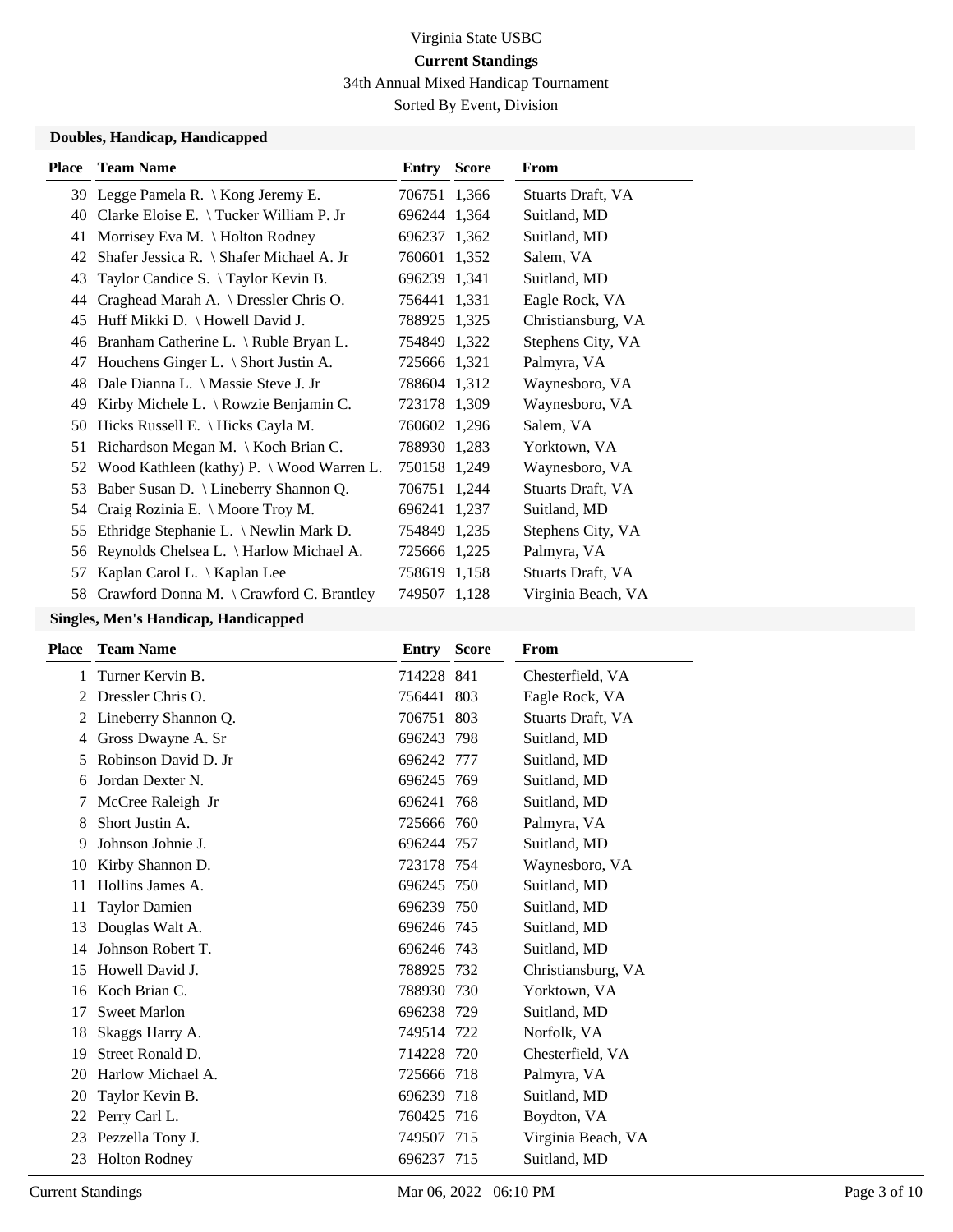34th Annual Mixed Handicap Tournament

Sorted By Event, Division

#### **Singles, Men's Handicap, Handicapped**

| <b>Place</b> | <b>Team Name</b>           | <b>Entry Score</b> | From               |
|--------------|----------------------------|--------------------|--------------------|
|              | 25 Kaplan Lee              | 758619 701         | Stuarts Draft, VA  |
|              | 25 Byer Jerry C.           | 756441 701         | Eagle Rock, VA     |
|              | 27 Wood Warren L.          | 750158 700         | Waynesboro, VA     |
| 28           | <b>Stone Michael</b>       | 696237 698         | Suitland, MD       |
|              | 29 Eckles Donald D.        | 760601 697         | Salem, VA          |
|              | 30 Massie Steve J. Jr      | 788604 693         | Waynesboro, VA     |
| 31           | Shuttleworth Clyde (Ed) E. | 760425 692         | Boydton, VA        |
|              | 32 Dye Cleve III           | 788930 691         | Yorktown, VA       |
|              | 32 Holmes Marcus A.        | 696242 691         | Suitland, MD       |
|              | 34 Moore Troy M.           | 696241 690         | Suitland, MD       |
|              | 35 Cash Casey N.           | 721435 686         | Crimora, VA        |
|              | 36 Cash Rickey D.          | 696238 683         | Suitland, MD       |
| 37           | Ellinger James S.          | 721435 676         | Crimora, VA        |
| 38           | Hicks Russell E.           | 760602 673         | Salem, VA          |
| 39           | Tucker William P. Jr       | 696244 671         | Suitland, MD       |
| 40           | Snyder David E.            | 758619 669         | Stuarts Draft, VA  |
| 41           | Cash Richard N.            | 750158 668         | Waynesboro, VA     |
|              | 42 Whitehead DeCarlos      | 696240 657         | Suitland, MD       |
| 43           | Bradley Scott J.           | 788925 654         | Christiansburg, VA |
|              | 44 Patton Maxwell          | 696247 649         | Suitland, MD       |
| 45           | Newlin Mark D.             | 754849 646         | Stephens City, VA  |
|              | 46 Hale Larry H.           | 760602 636         | Salem, VA          |
| 47           | Sherman Charles E.         | 696247 632         | Suitland, MD       |
| 48           | Mattingley Timothy A.      | 788604 629         | Waynesboro, VA     |
| 49           | Kong Jeremy E.             | 706751 620         | Stuarts Draft, VA  |
| 50           | Shuler Paul E. Sr          | 696243 616         | Suitland, MD       |
| 51           | Rowzie Benjamin C.         | 723178 606         | Waynesboro, VA     |
|              | 52 Lafon C W.              | 749514 605         | Norfolk, VA        |
|              | 53 Elliott Christopher J.  | 729513 598         | Washington, DC     |
| 54           | Sims Edward L. Jr          | 729513 597         | Washington, DC     |
| 55           | Shafer Michael A. Jr       | 760601 575         | Salem, VA          |
|              | 56 Leonard Timothy E.      | 696240 570         | Suitland, MD       |
|              | 57 Ruble Bryan L.          | 754849 555         | Stephens City, VA  |
|              | 58 Crawford C. Brantley    | 749507 512         | Virginia Beach, VA |

### **Singles, Men's Scratch, Scratch**

|    | <b>Place</b> Team Name | Entry      | Score | From               |
|----|------------------------|------------|-------|--------------------|
|    | 1 Lineberry Shannon Q. | 706751 704 |       | Stuarts Draft, VA  |
|    | 2 Harlow Michael A.    | 725666 703 |       | Palmyra, VA        |
|    | 3 Short Justin A.      | 725666 700 |       | Palmyra, VA        |
|    | 4 Eckles Donald D.     | 760601 697 |       | Salem, VA          |
|    | 5 Ellinger James S.    | 721435 676 |       | Crimora, VA        |
|    | 6 Koch Brian C.        | 788930 670 |       | Yorktown, VA       |
|    | Sweet Marlon           | 696238 657 |       | Suitland, MD       |
|    | 8 Cash Casey N.        | 721435 653 |       | Crimora, VA        |
|    | 9 Howell David J.      | 788925 639 |       | Christiansburg, VA |
| 10 | Hicks Russell E.       | 760602 625 |       | Salem, VA          |
|    |                        |            |       |                    |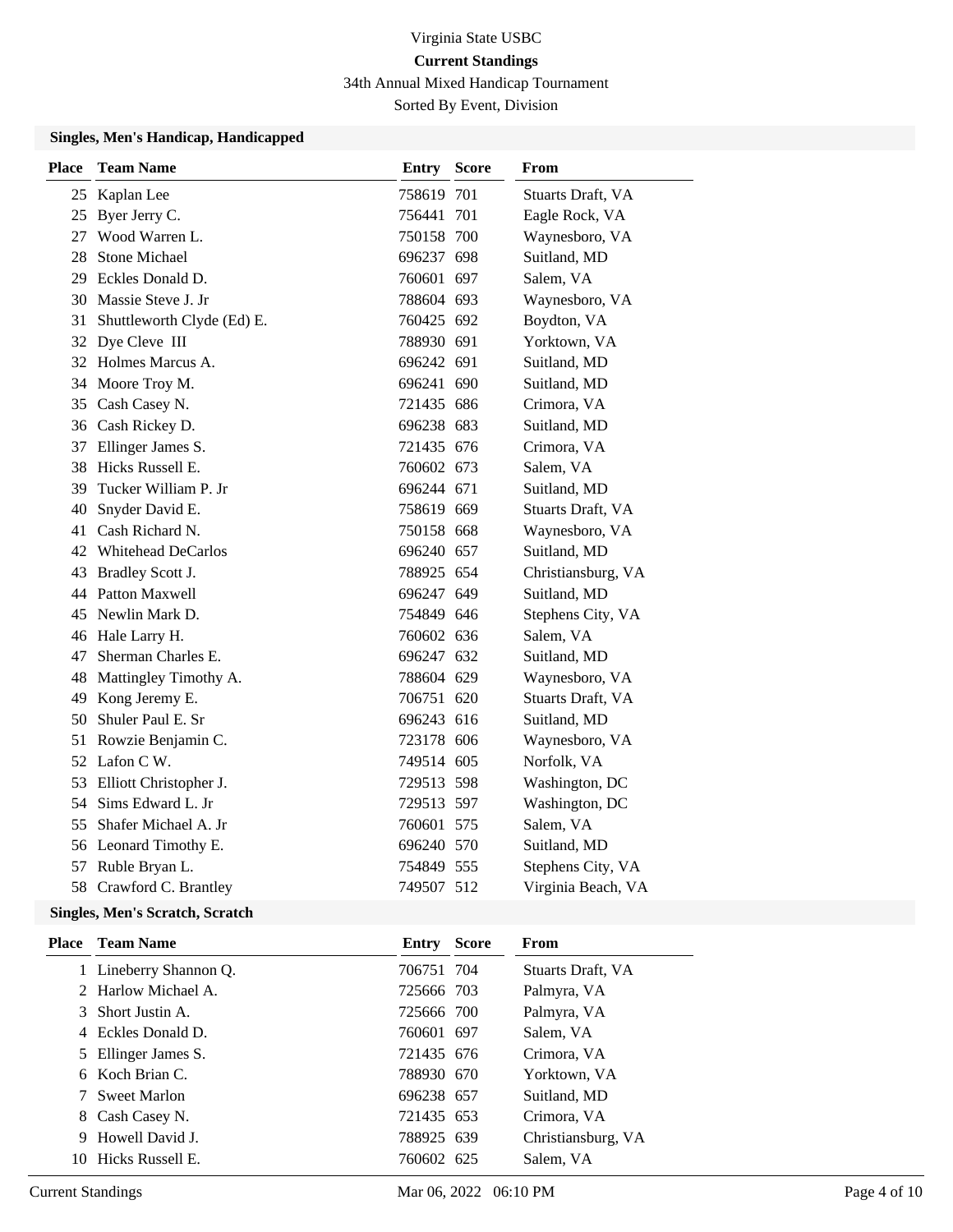34th Annual Mixed Handicap Tournament

Sorted By Event, Division

### **Singles, Men's Scratch, Scratch**

| Entry                                                                                                                                                                                               | From                                                                                                           |
|-----------------------------------------------------------------------------------------------------------------------------------------------------------------------------------------------------|----------------------------------------------------------------------------------------------------------------|
|                                                                                                                                                                                                     | Waynesboro, VA                                                                                                 |
|                                                                                                                                                                                                     | Yorktown, VA                                                                                                   |
|                                                                                                                                                                                                     | Christiansburg, VA                                                                                             |
|                                                                                                                                                                                                     | Washington, DC                                                                                                 |
|                                                                                                                                                                                                     | Salem, VA                                                                                                      |
|                                                                                                                                                                                                     | Washington, DC                                                                                                 |
|                                                                                                                                                                                                     | Suitland, MD                                                                                                   |
| <b>Place</b> Team Name<br>11 Rowzie Benjamin C.<br>12 Dye Cleve III<br>13 Bradley Scott J.<br>14 Elliott Christopher J.<br>15 Shafer Michael A. Jr<br>16 Sims Edward L. Jr<br>17 Leonard Timothy E. | <b>Score</b><br>723178 606<br>788930 589<br>788925 573<br>729513 559<br>760601 557<br>729513 495<br>696240 492 |

### **Singles, Women's Handicap, Handicapped**

| <b>Place</b> | <b>Team Name</b>            | <b>Entry</b> | <b>Score</b> | From               |
|--------------|-----------------------------|--------------|--------------|--------------------|
| 1            | Harrison Lorraine B.        | 696241 838   |              | Suitland, MD       |
| 2            | Higgins Thelma G.           | 696240 831   |              | Suitland, MD       |
| 3            | Harden Ursula A.            | 696238 824   |              | Suitland, MD       |
| 4            | Ethridge Stephanie L.       | 754849 803   |              | Stephens City, VA  |
| 5            | Kirby Michele L.            | 723178 783   |              | Waynesboro, VA     |
| 6            | Cook Michele                | 756441 778   |              | Eagle Rock, VA     |
| 7            | Davis Melody W.             | 760425 773   |              | Boydton, VA        |
| 8            | Johnson Angela D.           | 696244 772   |              | Suitland, MD       |
| 9            | Pezzella Anna M.            | 749507 769   |              | Virginia Beach, VA |
|              | 10 Kebere Toeke'Shea A.     | 696246 768   |              | Suitland, MD       |
|              | 11 Pierce Betsy E.          | 714228 765   |              | Chesterfield, VA   |
| 12           | Shaw Taysha L.              | 696242 762   |              | Suitland, MD       |
| 13           | Gragg Karla K.              | 788925 760   |              | Christiansburg, VA |
| 14           | Skaggs L. Jean              | 749514 753   |              | Norfolk, VA        |
| 15           | Shafer Jessica R.           | 760601 749   |              | Salem, VA          |
|              | 16 Legge Pamela R.          | 706751 747   |              | Stuarts Draft, VA  |
| 17           | Jordan Catherine J.         | 696245 744   |              | Suitland, MD       |
| 18           | Johnson Corlitta R.         | 696246 743   |              | Suitland, MD       |
|              | 19 Holton Pamela G.         | 696239 741   |              | Suitland, MD       |
| 20           | Shiflett Christine R.       | 714228 737   |              | Chesterfield, VA   |
|              | 21 Dale Dianna L.           | 788604 735   |              | Waynesboro, VA     |
|              | 22 Nelson Shirley A.        | 696242 734   |              | Suitland, MD       |
| 23           | Smith Cristina D.           | 758619 730   |              | Stuarts Draft, VA  |
|              | 24 Branham Catherine L.     | 754849 727   |              | Stephens City, VA  |
|              | 25 Hollins Michelle R.      | 696245 726   |              | Suitland, MD       |
|              | 26 Stroman Cordelia O.      | 696243 717   |              | Suitland, MD       |
| 27           | Conner Dawniel C.           | 696247 715   |              | Suitland, MD       |
|              | 28 Ferguson Kimberly A.     | 729513 710   |              | Washington, DC     |
|              | 29 Ellinger Wanda S.        | 721435 702   |              | Crimora, VA        |
|              | 29 Green Yoketa I.          | 696240 702   |              | Suitland, MD       |
| 31           | Smith Kathy M.              | 723178 697   |              | Waynesboro, VA     |
| 31           | Cash Gina L.                | 750158 697   |              | Waynesboro, VA     |
| 33           | Spencer Hortense(Toodie) A. | 696247 696   |              | Suitland, MD       |
|              | 33 Brown Carolyn A.         | 696243 696   |              | Suitland, MD       |
| 35           | Craig Rozinia E.            | 696241 694   |              | Suitland, MD       |
| 36           | Stewart Teresa S.           | 721435 691   |              | Crimora, VA        |
|              | 36 Eckles Krystal D.        | 760601 691   |              | Salem, VA          |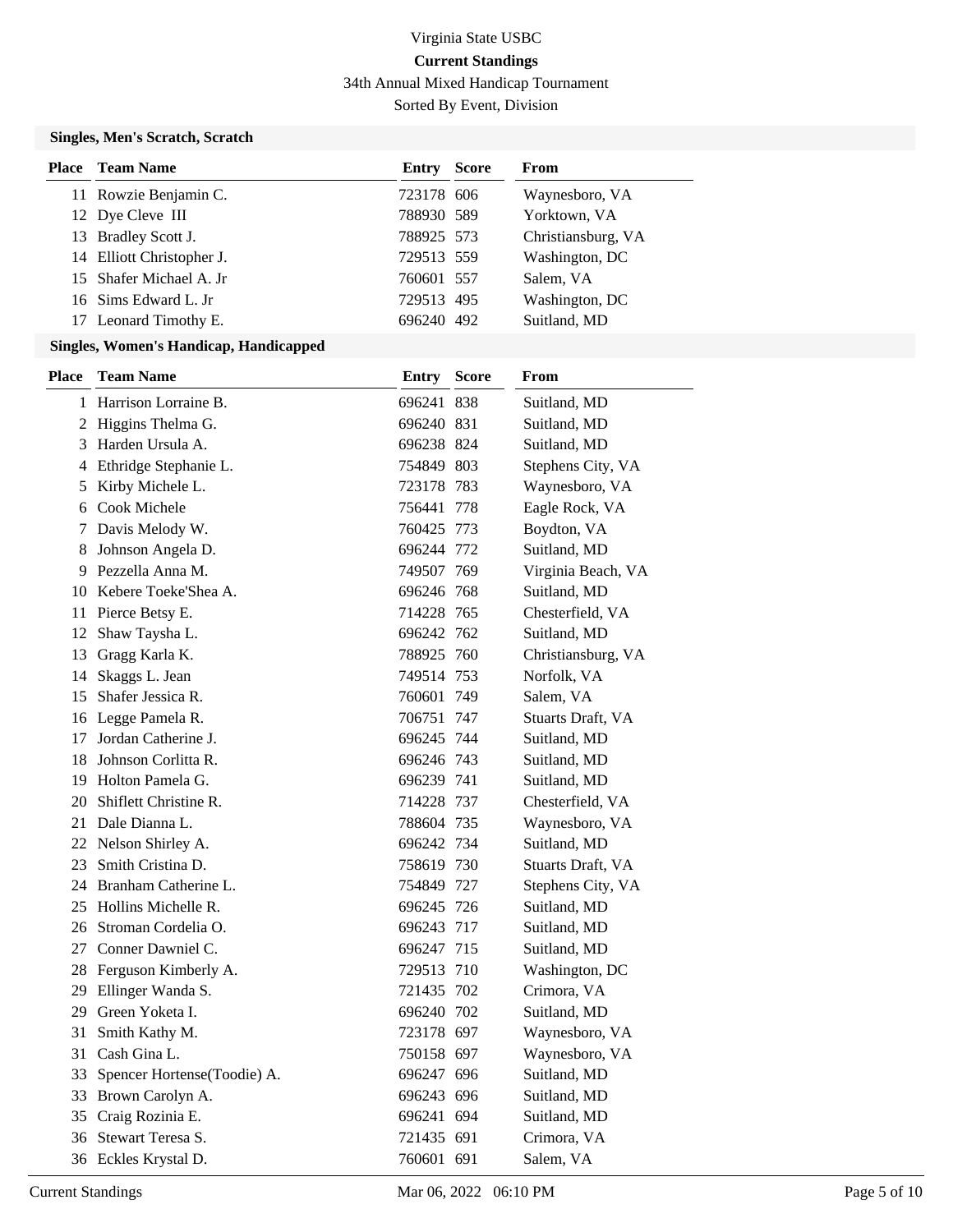34th Annual Mixed Handicap Tournament

Sorted By Event, Division

#### **Singles, Women's Handicap, Handicapped**

|                          | Entry                                                                          | <b>Score</b> | From                                                                                                                                                                                                                                                                                       |
|--------------------------|--------------------------------------------------------------------------------|--------------|--------------------------------------------------------------------------------------------------------------------------------------------------------------------------------------------------------------------------------------------------------------------------------------------|
|                          |                                                                                |              | Waynesboro, VA                                                                                                                                                                                                                                                                             |
|                          |                                                                                |              | Norfolk, VA                                                                                                                                                                                                                                                                                |
| Odgers Mandy J.          |                                                                                | 685          | Yorktown, VA                                                                                                                                                                                                                                                                               |
| Baber Susan D.           |                                                                                |              | Stuarts Draft, VA                                                                                                                                                                                                                                                                          |
| Taylor Candice S.        |                                                                                | 681          | Suitland, MD                                                                                                                                                                                                                                                                               |
| Stone Wandra E.          |                                                                                |              | Suitland, MD                                                                                                                                                                                                                                                                               |
| Kaplan Carol L.          |                                                                                |              | Stuarts Draft, VA                                                                                                                                                                                                                                                                          |
| Clarke Eloise E.         |                                                                                |              | Suitland, MD                                                                                                                                                                                                                                                                               |
| Hale Melodie E.          |                                                                                |              | Salem, VA                                                                                                                                                                                                                                                                                  |
| McGee Jacqueline P.      |                                                                                |              | Boydton, VA                                                                                                                                                                                                                                                                                |
| Huff Mikki D.            |                                                                                |              | Christiansburg, VA                                                                                                                                                                                                                                                                         |
| Richardson Megan M.      |                                                                                |              | Yorktown, VA                                                                                                                                                                                                                                                                               |
| Hicks Cayla M.           |                                                                                |              | Salem, VA                                                                                                                                                                                                                                                                                  |
| Craghead Marah A.        |                                                                                |              | Eagle Rock, VA                                                                                                                                                                                                                                                                             |
| Morrisey Eva M.          |                                                                                |              | Suitland, MD                                                                                                                                                                                                                                                                               |
| Lawrence Kimberleigh N.  |                                                                                |              | Washington, DC                                                                                                                                                                                                                                                                             |
| Key Lutricia B.          |                                                                                |              | Suitland, MD                                                                                                                                                                                                                                                                               |
| Reynolds Chelsea L.      |                                                                                |              | Palmyra, VA                                                                                                                                                                                                                                                                                |
|                          |                                                                                |              | Palmyra, VA                                                                                                                                                                                                                                                                                |
| Crawford Donna M.        |                                                                                |              | Virginia Beach, VA                                                                                                                                                                                                                                                                         |
| Wood Kathleen (kathy) P. |                                                                                |              | Waynesboro, VA                                                                                                                                                                                                                                                                             |
|                          | <b>Team Name</b><br>Taylor Darla D.<br>Lafon Annie R.<br>56 Houchens Ginger L. |              | 788604 690<br>749514 689<br>788930<br>706751 684<br>696239<br>696237 676<br>758619 676<br>696244 675<br>760602 675<br>760425 666<br>788925 666<br>788930 659<br>760602 658<br>756441 657<br>696237 642<br>729513 638<br>696238 628<br>725666 623<br>725666 622<br>749507 618<br>750158 416 |

### **Singles, Women's Scratch, Scratch**

| Place | <b>Team Name</b>          | Entry      | <b>Score</b> | From                     |
|-------|---------------------------|------------|--------------|--------------------------|
|       | 1 Higgins Thelma G.       | 696240 672 |              | Suitland, MD             |
|       | 2 Hicks Cayla M.          | 760602 637 |              | Salem, VA                |
|       | 3 Gragg Karla K.          | 788925 607 |              | Christiansburg, VA       |
| 4     | Ferguson Kimberly A.      | 729513 599 |              | Washington, DC           |
|       | 5 Richardson Megan M.     | 788930 593 |              | Yorktown, VA             |
|       | 6 Reynolds Chelsea L.     | 725666 584 |              | Palmyra, VA              |
|       | 7 Lawrence Kimberleigh N. | 729513 575 |              | Washington, DC           |
|       | Baber Susan D.            | 706751 567 |              | <b>Stuarts Draft, VA</b> |
| 9     | Huff Mikki D.             | 788925 552 |              | Christiansburg, VA       |
|       | 10 Odgers Mandy J.        | 788930 526 |              | Yorktown, VA             |
| 11.   | Key Lutricia B.           | 696238 493 |              | Suitland, MD             |
|       | 12 Houchens Ginger L.     | 725666 490 |              | Palmyra, VA              |

#### **All Events Handicap, Men's Handicap, Handicapped**

| Place Team Name      | Entry        | <b>Score</b> | From             |
|----------------------|--------------|--------------|------------------|
| 1 Gross Dwayne A. Sr | 696243 2,379 |              | Suitland, MD     |
| 2 Turner Kervin B.   | 714228 2,368 |              | Chesterfield, VA |
| 3 Kirby Shannon D.   | 723178 2,350 |              | Waynesboro, VA   |
| 4 Taylor Damien      | 696239 2,320 |              | Suitland, MD     |
| 5 Hollins James A.   | 696245 2,316 |              | Suitland, MD     |
| 6 Jordan Dexter N.   | 696245 2,306 |              | Suitland, MD     |
| 7 Johnson Robert T.  | 696246 2,287 |              | Suitland, MD     |
| 8 Dressler Chris O.  | 756441 2.262 |              | Eagle Rock, VA   |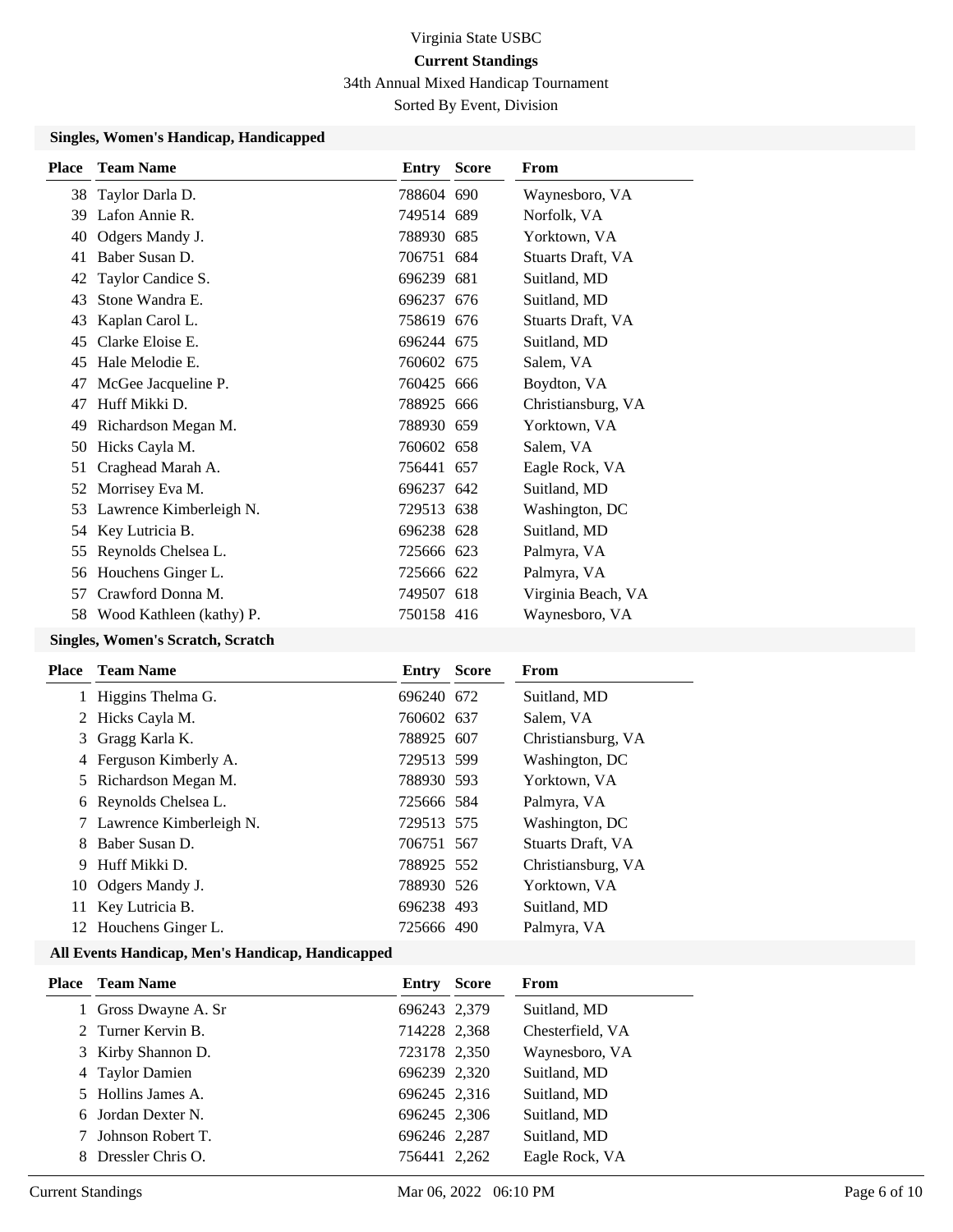34th Annual Mixed Handicap Tournament

Sorted By Event, Division

### **All Events Handicap, Men's Handicap, Handicapped**

| <b>Place</b> | <b>Team Name</b>           | <b>Entry Score</b> | <b>From</b>        |
|--------------|----------------------------|--------------------|--------------------|
| 9.           | Douglas Walt A.            | 696246 2,256       | Suitland, MD       |
| 10           | Wood Warren L.             | 750158 2,247       | Waynesboro, VA     |
|              | 11 Koch Brian C.           | 788930 2,242       | Yorktown, VA       |
| 12           | Johnson Johnie J.          | 696244 2,241       | Suitland, MD       |
| 13           | Lineberry Shannon Q.       | 706751 2,216       | Stuarts Draft, VA  |
|              | 14 Howell David J.         | 788925 2,198       | Christiansburg, VA |
|              | 15 Perry Carl L.           | 760425 2,184       | Boydton, VA        |
| 16           | Robinson David D. Jr       | 696242 2,181       | Suitland, MD       |
| 17           | McCree Raleigh Jr          | 696241 2,149       | Suitland, MD       |
| 18           | Taylor Kevin B.            | 696239 2,144       | Suitland, MD       |
| 19           | Dye Cleve III              | 788930 2,142       | Yorktown, VA       |
| 20           | <b>Holton Rodney</b>       | 696237 2,141       | Suitland, MD       |
|              | 21 Pezzella Tony J.        | 749507 2,134       | Virginia Beach, VA |
|              | 22 Skaggs Harry A.         | 749514 2,128       | Norfolk, VA        |
|              | 23 Cash Casey N.           | 721435 2,125       | Crimora, VA        |
|              | 24 Cash Rickey D.          | 696238 2,113       | Suitland, MD       |
| 24           | Shuler Paul E. Sr          | 696243 2,113       | Suitland, MD       |
|              | 26 Eckles Donald D.        | 760601 2,108       | Salem, VA          |
| 27           | Tucker William P. Jr       | 696244 2,106       | Suitland, MD       |
| 27           | Kong Jeremy E.             | 706751 2,106       | Stuarts Draft, VA  |
| 29           | Patton Maxwell             | 696247 2,101       | Suitland, MD       |
| 30           | Byer Jerry C.              | 756441 2,090       | Eagle Rock, VA     |
| 31           | Short Justin A.            | 725666 2,083       | Palmyra, VA        |
| 31           | Bradley Scott J.           | 788925 2,083       | Christiansburg, VA |
| 33           | Elliott Christopher J.     | 729513 2,066       | Washington, DC     |
| 34           | Snyder David E.            | 758619 2,057       | Stuarts Draft, VA  |
|              | 34 Stone Michael           | 696237 2,057       | Suitland, MD       |
| 36           | Street Ronald D.           | 714228 2,053       | Chesterfield, VA   |
| 37           | Massie Steve J. Jr         | 788604 2,047       | Waynesboro, VA     |
| 38           | Sims Edward L. Jr          | 729513 2,044       | Washington, DC     |
|              | 39 Sweet Marlon            | 696238 2,038       | Suitland, MD       |
| 40           | Shuttleworth Clyde (Ed) E. | 760425 2,029       | Boydton, VA        |
|              | 41 Ellinger James S.       | 721435 2,017       | Crimora, VA        |
| 41           | Moore Troy M.              | 696241 2,017       | Suitland, MD       |
| 41           | Hale Larry H.              | 760602 2,017       | Salem, VA          |
| 44           | Shafer Michael A. Jr       | 760601 2,003       | Salem, VA          |
| 45           | Harlow Michael A.          | 725666 1,996       | Palmyra, VA        |
| 46           | Mattingley Timothy A.      | 788604 1,988       | Waynesboro, VA     |
| 47           | Cash Richard N.            | 750158 1,987       | Waynesboro, VA     |
| 48           | <b>Whitehead DeCarlos</b>  | 696240 1,985       | Suitland, MD       |
| 49           | Leonard Timothy E.         | 696240 1,984       | Suitland, MD       |
| 50           | Hicks Russell E.           | 760602 1,978       | Salem, VA          |
|              | 51 Holmes Marcus A.        | 696242 1,976       | Suitland, MD       |
| 52           | Sherman Charles E.         | 696247 1,966       | Suitland, MD       |
| 53           | Newlin Mark D.             | 754849 1,918       | Stephens City, VA  |
|              | 54 Rowzie Benjamin C.      | 723178 1,906       | Waynesboro, VA     |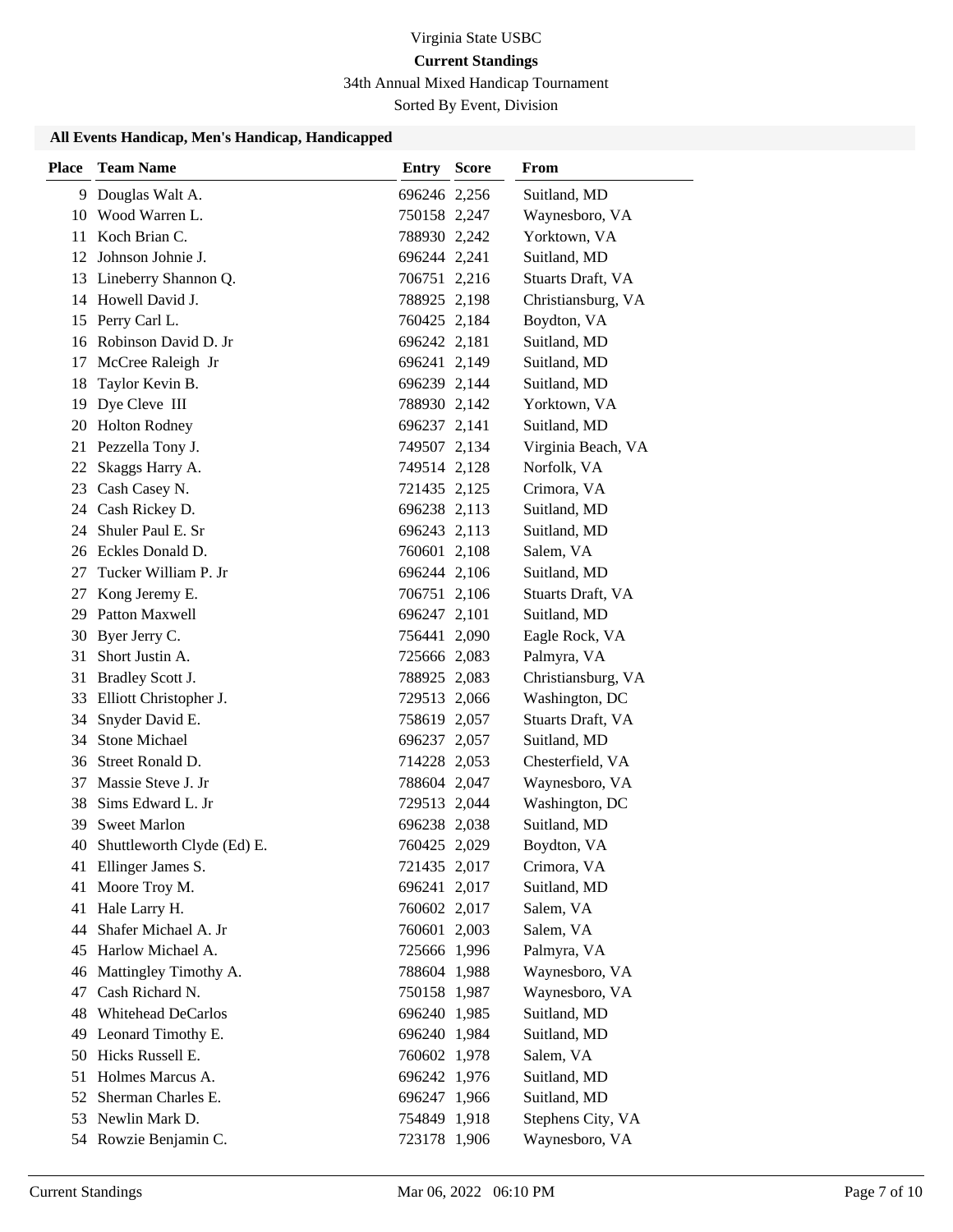34th Annual Mixed Handicap Tournament

Sorted By Event, Division

### **All Events Handicap, Men's Handicap, Handicapped**

| <b>Place</b> Team Name  | Entry        | <b>Score</b> | From               |
|-------------------------|--------------|--------------|--------------------|
| 55 Kaplan Lee           | 758619 1,896 |              | Stuarts Draft, VA  |
| 56 Ruble Bryan L.       | 754849 1,846 |              | Stephens City, VA  |
| 57 Lafon C W.           | 749514 1,842 |              | Norfolk, VA        |
| 58 Crawford C. Brantley | 749507 1,621 |              | Virginia Beach, VA |
| 59 Zirkle Marvin R.     | 725595 703   |              | Salem, VA          |
| 60 Riley Harvey R.      | 725595 702   |              | Salem, VA          |

#### **All Events Handicap, Women's Handicap, Handicapped**

| <b>Place</b> | <b>Team Name</b>             | Entry        | <b>Score</b> | From               |
|--------------|------------------------------|--------------|--------------|--------------------|
|              | 1 Harrison Lorraine B.       | 696241 2,426 |              | Suitland, MD       |
|              | 2 Kebere Toeke'Shea A.       | 696246 2,325 |              | Suitland, MD       |
|              | 3 Ethridge Stephanie L.      | 754849 2,284 |              | Stephens City, VA  |
| 3            | Harden Ursula A.             | 696238 2,284 |              | Suitland, MD       |
| 5            | Shaw Taysha L.               | 696242 2,278 |              | Suitland, MD       |
| 6            | Branham Catherine L.         | 754849 2,259 |              | Stephens City, VA  |
| 7            | Jordan Catherine J.          | 696245 2,249 |              | Suitland, MD       |
|              | 8 Conner Dawniel C.          | 696247 2,236 |              | Suitland, MD       |
| 9            | Davis Melody W.              | 760425 2,235 |              | Boydton, VA        |
| 9            | Pierce Betsy E.              | 714228 2,235 |              | Chesterfield, VA   |
|              | 11 Cook Michele              | 756441 2,223 |              | Eagle Rock, VA     |
|              | 12 Johnson Angela D.         | 696244 2,219 |              | Suitland, MD       |
|              | 13 Eckles Krystal D.         | 760601 2,205 |              | Salem, VA          |
| 14           | Taylor Darla D.              | 788604 2,204 |              | Waynesboro, VA     |
| 15           | Skaggs L. Jean               | 749514 2,202 |              | Norfolk, VA        |
| 16           | Nelson Shirley A.            | 696242 2,201 |              | Suitland, MD       |
| 17           | Pezzella Anna M.             | 749507 2,197 |              | Virginia Beach, VA |
| 18           | Higgins Thelma G.            | 696240 2,190 |              | Suitland, MD       |
|              | 19 Odgers Mandy J.           | 788930 2,184 |              | Yorktown, VA       |
| 20           | Ellinger Wanda S.            | 721435 2,183 |              | Crimora, VA        |
| 21           | Hollins Michelle R.          | 696245 2,175 |              | Suitland, MD       |
|              | 22 Dale Dianna L.            | 788604 2,174 |              | Waynesboro, VA     |
|              | 23 Gragg Karla K.            | 788925 2,173 |              | Christiansburg, VA |
|              | 24 Green Yoketa I.           | 696240 2,166 |              | Suitland, MD       |
| 25           | Cash Gina L.                 | 750158 2,164 |              | Waynesboro, VA     |
| 26           | Shiflett Christine R.        | 714228 2,156 |              | Chesterfield, VA   |
| 27           | Smith Cristina D.            | 758619 2,144 |              | Stuarts Draft, VA  |
| 28           | Holton Pamela G.             | 696239 2,130 |              | Suitland, MD       |
| 29           | Brown Carolyn A.             | 696243 2,121 |              | Suitland, MD       |
| 30           | Stone Wandra E.              | 696237 2,119 |              | Suitland, MD       |
| 31           | Ferguson Kimberly A.         | 729513 2,108 |              | Washington, DC     |
| 32           | Spencer Hortense (Toodie) A. | 696247 2,105 |              | Suitland, MD       |
|              | 33 Lafon Annie R.            | 749514 2,100 |              | Norfolk, VA        |
| 34           | Shafer Jessica R.            | 760601 2,099 |              | Salem, VA          |
| 35           | Hale Melodie E.              | 760602 2,098 |              | Salem, VA          |
| 36           | Johnson Corlitta R.          | 696246 2,091 |              | Suitland, MD       |
| 37           | Legge Pamela R.              | 706751 2,081 |              | Stuarts Draft, VA  |
|              | 38 Stroman Cordelia O.       | 696243 2,080 |              | Suitland, MD       |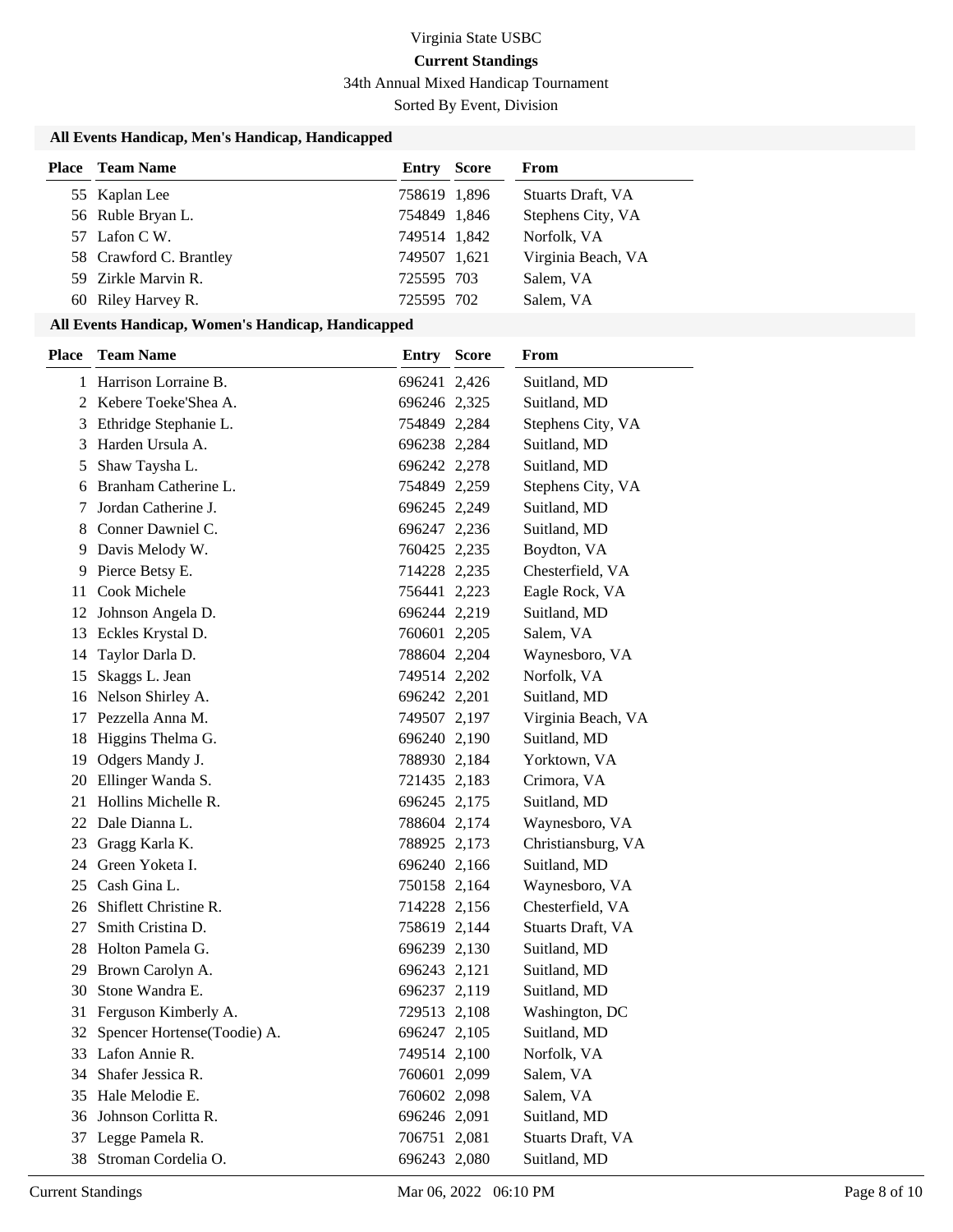34th Annual Mixed Handicap Tournament

Sorted By Event, Division

### **All Events Handicap, Women's Handicap, Handicapped**

| <b>Place</b> | <b>Team Name</b>         | Entry        | <b>Score</b> | From               |
|--------------|--------------------------|--------------|--------------|--------------------|
| 39           | Craig Rozinia E.         | 696241 2,079 |              | Suitland, MD       |
| 40           | McGee Jacqueline P.      | 760425 2,072 |              | Boydton, VA        |
| 41           | Stewart Teresa S.        | 721435 2,067 |              | Crimora, VA        |
| 42           | Morrisey Eva M.          | 696237 2,047 |              | Suitland, MD       |
| 43           | Lawrence Kimberleigh N.  | 729513 2,028 |              | Washington, DC     |
| 43           | Smith Kathy M.           | 723178 2,028 |              | Waynesboro, VA     |
| 45           | Clarke Eloise E.         | 696244 2,020 |              | Suitland, MD       |
| 46           | Taylor Candice S.        | 696239 2,017 |              | Suitland, MD       |
| 47           | Houchens Ginger L.       | 725666 1,996 |              | Palmyra, VA        |
| 48           | Reynolds Chelsea L.      | 725666 1,995 |              | Palmyra, VA        |
| 49           | Craghead Marah A.        | 756441 1,983 |              | Eagle Rock, VA     |
| 50           | Baber Susan D.           | 706751 1,962 |              | Stuarts Draft, VA  |
| 50           | Kaplan Carol L.          | 758619 1,962 |              | Stuarts Draft, VA  |
| 52           | Crawford Donna M.        | 749507 1,960 |              | Virginia Beach, VA |
| 53           | Key Lutricia B.          | 696238 1,958 |              | Suitland, MD       |
| 54           | Huff Mikki D.            | 788925 1,947 |              | Christiansburg, VA |
| 55           | Hicks Cayla M.           | 760602 1,943 |              | Salem, VA          |
| 56           | Richardson Megan M.      | 788930 1,865 |              | Yorktown, VA       |
| 57           | Wood Kathleen (kathy) P. | 750158 1,336 |              | Waynesboro, VA     |
| 58           | Zirkle Laurie T.         | 725595 731   |              | Salem, VA          |
| 59           | Williams Katherine       | 725595 706   |              | Salem, VA          |
|              |                          |              |              |                    |

### **All Events Scratch, Men's Scratch, Scratch**

| Place         | <b>Team Name</b>                             | Entry        | <b>Score</b> | From               |
|---------------|----------------------------------------------|--------------|--------------|--------------------|
| 1             | Eckles Donald D.                             | 760601 2,108 |              | Salem, VA          |
| 2             | Koch Brian C.                                | 788930 2,062 |              | Yorktown, VA       |
| 3             | Cash Casey N.                                | 721435 2,026 |              | Crimora, VA        |
| 4             | Ellinger James S.                            | 721435 2,017 |              | Crimora, VA        |
| $\mathcal{L}$ | Harlow Michael A.                            | 725666 1,951 |              | Palmyra, VA        |
| 6             | Shafer Michael A. Jr                         | 760601 1,949 |              | Salem, VA          |
| 6             | Elliott Christopher J.                       | 729513 1,949 |              | Washington, DC     |
| 8             | Lineberry Shannon Q.                         | 706751 1,919 |              | Stuarts Draft, VA  |
| 8             | Howell David J.                              | 788925 1,919 |              | Christiansburg, VA |
| 10            | Rowzie Benjamin C.                           | 723178 1,906 |              | Waynesboro, VA     |
| 11            | Short Justin A.                              | 725666 1,903 |              | Palmyra, VA        |
| 12            | Kong Jeremy E.                               | 706751 1,845 |              | Stuarts Draft, VA  |
| 13            | Bradley Scott J.                             | 788925 1,840 |              | Christiansburg, VA |
| 14            | Dye Cleve III                                | 788930 1,836 |              | Yorktown, VA       |
| 15            | Hicks Russell E.                             | 760602 1,834 |              | Salem, VA          |
| 16            | <b>Sweet Marlon</b>                          | 696238 1,822 |              | Suitland, MD       |
| 17            | Sims Edward L. Jr                            | 729513 1,738 |              | Washington, DC     |
| 18            | Riley Harvey R.                              | 725595 663   |              | Salem, VA          |
|               | 19 Zirkle Marvin R.                          | 725595 586   |              | Salem, VA          |
|               | All Events Scratch, Women's Scratch, Scratch |              |              |                    |
|               |                                              |              |              |                    |

| <b>Place</b> Team Name | <b>Entry Score From</b> |                        |
|------------------------|-------------------------|------------------------|
| 1 Hicks Cayla M.       |                         | 760602 1,880 Salem, VA |